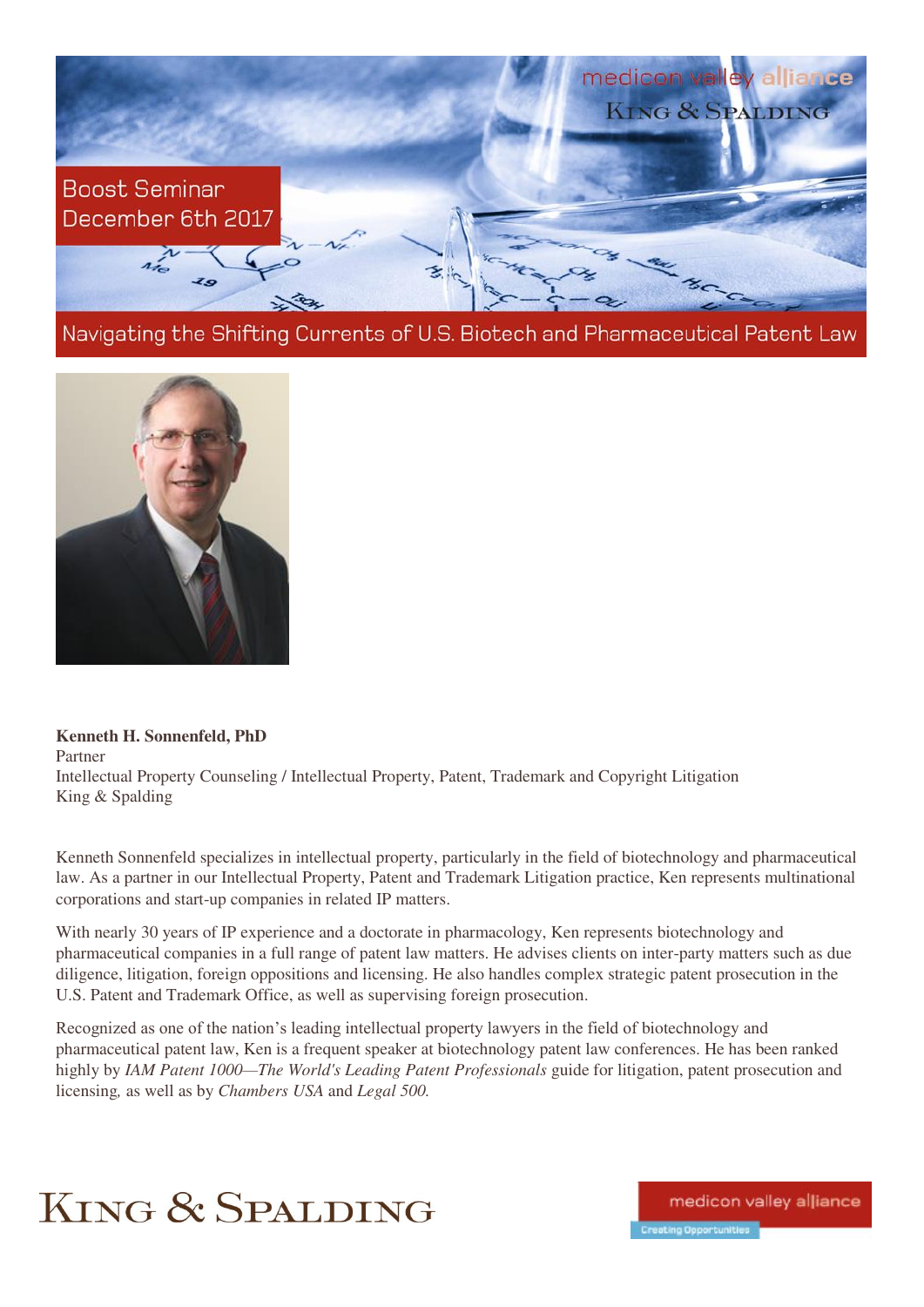## **Credentials**

### **EDUCATION**

B.A., Kenyon College, cum laude J.D., Fordham University M.A., Columbia University M.Phil., Columbia University Ph.D., Columbia University **ADMISSIONS** 

U.S. Court of Appeals for the Federal Circuit Supreme Court of the United States U.S. Patent and Trademark Office

U.S. District Court for the Eastern District of New York

U.S. District Court for the Southern District of New York

Massachusetts, New York

## **Matters**

• *Daiichi Sankyo Company, Ltd. v. Michelle K. Lee, Director, United States Patent and Trademark Office.*  (Represented Daiichi Sankyo in matter seeking correction of patent term);

• *National Genetics Institute and Baxter International, Inc. v. Talecris Biotherapeutics, Inc.* (Represented Baxter in case involving pooling of blood/plasma donations; case settled after successful reexamination of asserted claims in USPTO.)

• *Genentech vs. Novo Nordisk* (Significant member of team defending Novo Nordisk in action involving recombinant expression of human growth hormone);

• Represent Alfa Wassermann as Hatch-Waxman litigation counsel working with trial counsel from another firm. Participate in strategic decision and protecting client's interests.

• Conduct IP diligence and transaction document counsel on acquisition of 150 million dollar royalty stream.

## Recognition

Listed, *Intellectual Asset Management*, Patent 1000: The World's Leading Patent Professionals

Recognized, Managing Intellectual Property Patent Star

Recognized, *Chambers USA*

Recognized, *Legal 500* 

## Insights

### THOUGHT LEADERSHIP

*2017-09-18* Kenneth Sonnenfeld to Speak at PLI's Developments in Pharmaceutical and Biotech Patent Law Event

CLIENT ALERT *2017-06-13*